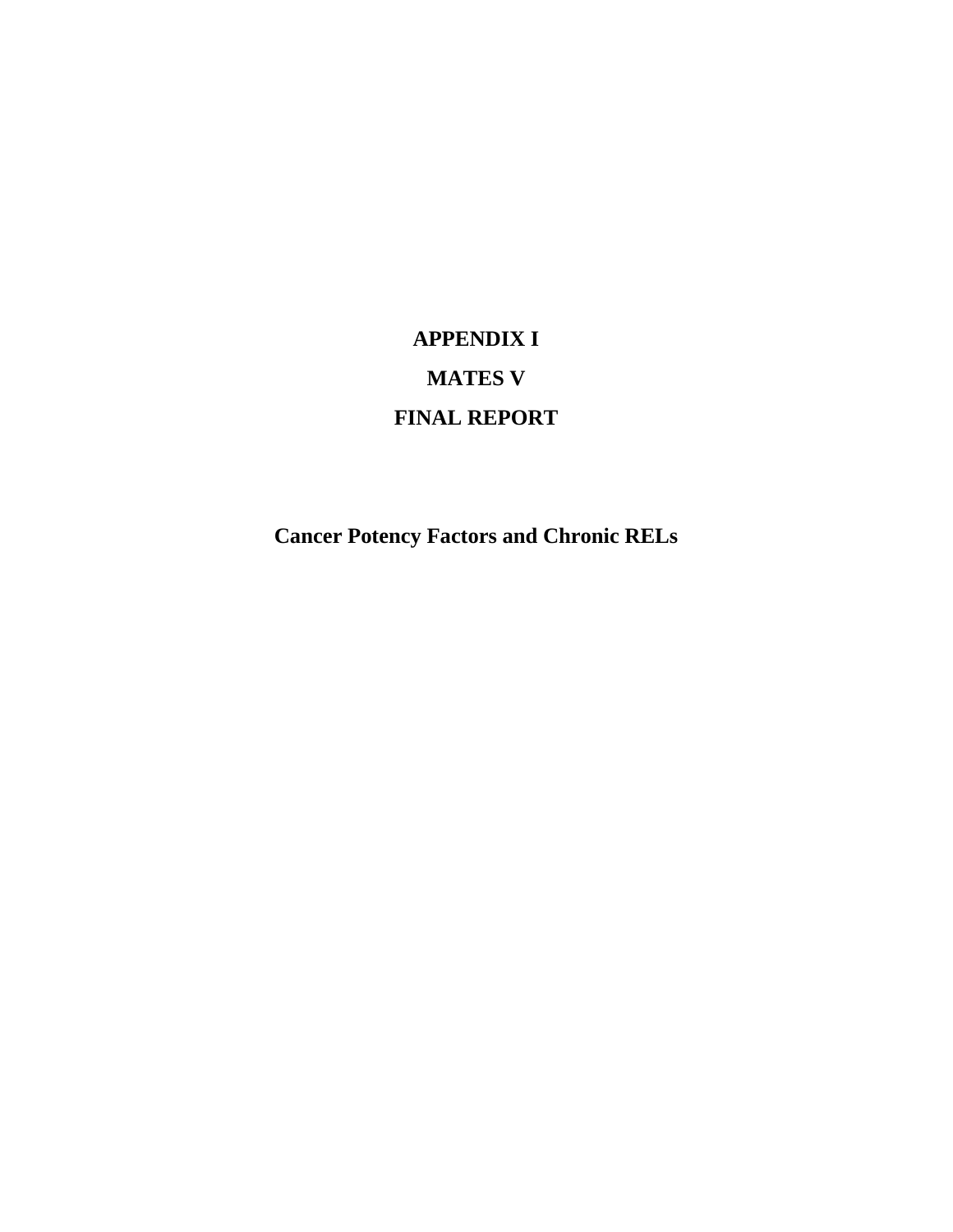## **Appendix I**

## **Cancer Potency Factors and Chronic RELs**

The estimated concentration of a substance is combined with the cancer potency factors and Reference Exposure Levels (RELs) to estimate the potential for health effects. The calculations used in MATES multiplies the estimated or measured annual average levels for potential carcinogens by the cancer potency factor, molecular weight adjustment factor, combined exposure factor, and multi-pathway adjustment factor to determine cancer risks.

The equations below show the cancer risk and chronic hazard index calculations.

Potential Cancer Risk  $=$  Concentration  $*$  Cancer Potency Factor  $*$  Cancer Multi pathway Factor ∗ Molecular Weight Adjustment Factor \* Exposure Duration

Hazard Index Concentration \* Chronic Multi pathway Factor \* Molecular Weight Adjustment Factor Chronic Inhalation REL

The molecular weight adjustment factor is only used when a toxic metal has a cancer potency factor and applies only to the fraction of the overall weight of the emissions that are associated with health effects of the metal (California Office of Environmental Health Hazard Assessment, 2015). The combined exposure factor accounts for the exposure factor for each assigned age bin. Each assigned age bin is made up of the daily breathing rate, exposure duration of the age bin, fraction of time at home, and an age sensitivity factor. The daily breathing rate is calculated using the California Air Resources Board (CARB) and California Air Pollution Control Officer Association's Risk Management Policy (RMP) Using the Derived Method methodology. The method assumes a 95th percentile breathing rate for children from the last trimester through age 2 and an 80th percentile daily breathing rate for other age groups.

The multi-pathway adjustment factor is used to account for substances that may contribute to risk from exposure pathways other than inhalation, such as ingestion of soil or homegrown vegetables (South Coast Air Quality Management District, 2017). The multi-pathway adjustment factors used in MATES V are shown in Table I-1.

For chronic non-cancer hazard index calculations, the annual average concentrations for each pollutant were multiplied by the molecular weight adjustment factor and multi-pathway adjustment factor, and then divided by the applicable chronic REL to determine a hazard quotient. The hazard quotients are then summed for each target organ for all applicable toxic substances, and the maximum hazard quotient from all the target organ is reported as the hazard index. A hazard index of less than one indicates that the levels of that pollutant (or group of pollutants) are unlikely to cause chronic noncancer risk health effects for any of the target organs. A hazard index greater than one does not mean that adverse health effects will occur, but rather that the risk of chronic non-cancer health effects increases with increasing levels of the pollutant.

The potential cancer risk for a given substance is expressed as the incremental number of potential cancer cases that could be developed per million people, assuming that the population is exposed to the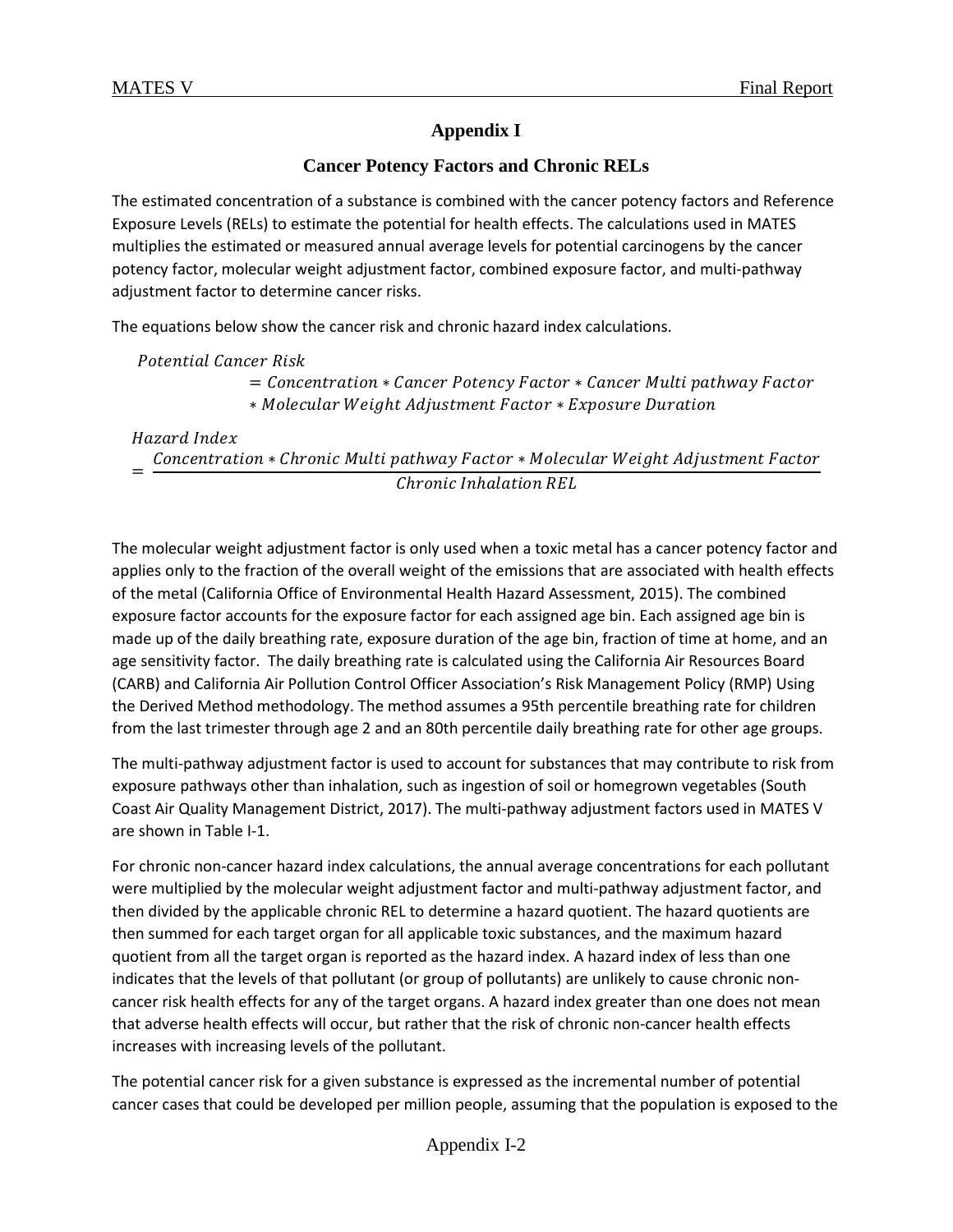substance at a constant annual average concentration over a presumed 30-year period. These risks are usually presented in chances per million. For example, if the incremental air toxics cancer risks were estimated to be 100 per million, the probability of an individual developing cancer due to a lifetime exposure would be increased by a hundred in a million above background levels of cancer risk (e.g. based on other factors, such as age, diet, genetics, etc). This would predict an additional 100 cases of cancer in a population of a million people over a 70-year lifetime period.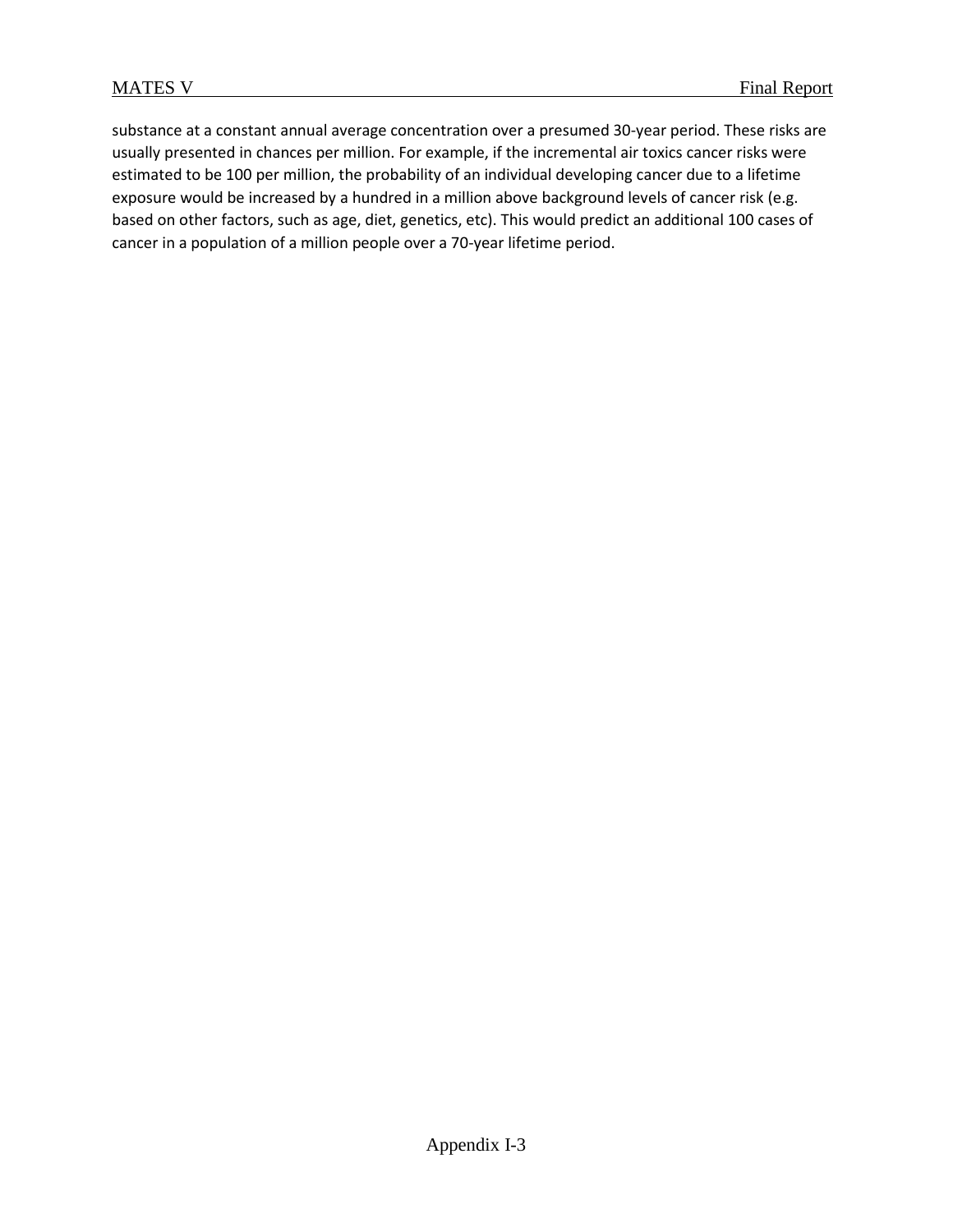| Table I-1. OEHHA Cancer Potency Factors, Chronic RELs, and Multipathway Adjustment Factors for |
|------------------------------------------------------------------------------------------------|
| species analyzed in MATES V.                                                                   |

| <b>Species</b>        | <b>CAS/CARB</b><br><b>Emittant ID</b> | <b>Inhalation</b><br>Cancer<br><b>Potency</b><br><b>Factor</b><br>$(mg/kg-d)^{-1}$ | Multipathway<br>Adjustment<br><b>Factor for</b><br><b>Cancer Risk</b> | <b>Chronic</b><br><b>Inhalation</b><br>REL $(ug/m3)$ | Multipathway<br>Adjustment<br><b>Factor for</b><br><b>Chronic Non-</b><br><b>Cancer Health</b><br><b>Impacts</b> |
|-----------------------|---------------------------------------|------------------------------------------------------------------------------------|-----------------------------------------------------------------------|------------------------------------------------------|------------------------------------------------------------------------------------------------------------------|
| Acetaldehyde          | 75-07-0                               | 0.01                                                                               |                                                                       | 140                                                  |                                                                                                                  |
| Acrolein              | 107-02-8                              |                                                                                    |                                                                       | 0.35                                                 |                                                                                                                  |
| Arsenic               | 7440-38-2                             | 12                                                                                 | 9.71                                                                  | 0.015                                                | 88.03                                                                                                            |
| Benzene               | $71 - 43 - 2$                         | 0.1                                                                                |                                                                       | 3                                                    |                                                                                                                  |
| Benzo(a)anthracene    | 56-55-3                               | 0.39                                                                               | 23.12                                                                 |                                                      |                                                                                                                  |
| Benzo(a)pyrene        | 50-32-8                               | 3.9                                                                                | 23.12                                                                 |                                                      |                                                                                                                  |
| Benzo(b)fluoranthene  | 205-99-2                              | 0.39                                                                               | 23.12                                                                 |                                                      |                                                                                                                  |
| Benzo(k)fluoranthene  | 207-08-9                              | 0.39                                                                               | 23.12                                                                 |                                                      |                                                                                                                  |
| Beryllium             | 7440-41-7                             | 8.4                                                                                |                                                                       | 0.007                                                |                                                                                                                  |
| Bromomethane          | 74-83-9                               |                                                                                    |                                                                       | 5                                                    |                                                                                                                  |
| 1,3 Butadiene         | 106-99-0                              | 0.6                                                                                |                                                                       | $\overline{2}$                                       |                                                                                                                  |
| Cadmium               | 7440-43-9                             | 15                                                                                 |                                                                       | 0.02                                                 | 1.98                                                                                                             |
| Carbon Tetrachloride  | $56 - 23 - 5$                         | 0.15                                                                               |                                                                       | 40                                                   |                                                                                                                  |
| Chlorine              | 7782-50-5                             |                                                                                    |                                                                       | 0.2                                                  |                                                                                                                  |
| Chloroform            | 67-66-3                               | 0.019                                                                              |                                                                       | 300                                                  |                                                                                                                  |
| Chrysene              | 218-01-9                              | 0.039                                                                              | 23.12                                                                 |                                                      |                                                                                                                  |
| Cobalt                | 7440-48-4                             | 27                                                                                 |                                                                       |                                                      |                                                                                                                  |
| Dibenz(a,h)anthracene | 53-70-3                               | 4.1                                                                                | 7.99                                                                  |                                                      |                                                                                                                  |
| 1,2-Dibromoethane     | 106-93-4                              | 0.25                                                                               |                                                                       | 0.8                                                  |                                                                                                                  |
| 1,4-Dichlorobenzene   | 106-46-7                              | 0.04                                                                               |                                                                       | 800                                                  |                                                                                                                  |
| 1,2-Dichloroethane    | 107-06-2                              | 0.072                                                                              |                                                                       | 400                                                  |                                                                                                                  |
| Diesel Exhaust        | 9901                                  | 1.1                                                                                |                                                                       | 5                                                    |                                                                                                                  |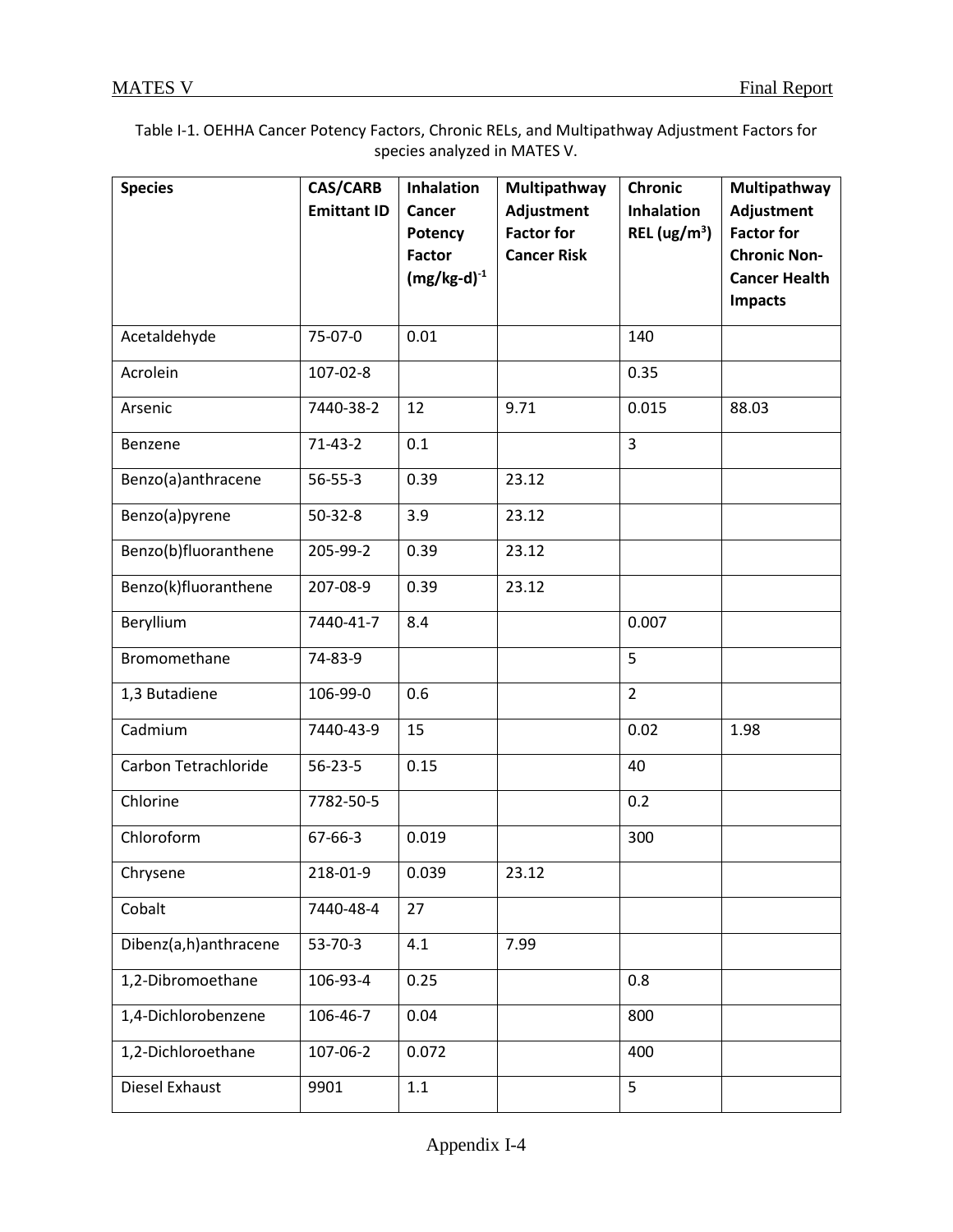| <b>Species</b>                        | <b>CAS/CARB</b><br><b>Emittant ID</b> | <b>Inhalation</b><br>Cancer<br>Potency<br><b>Factor</b><br>$(mg/kg-d)^{-1}$ | Multipathway<br>Adjustment<br><b>Factor for</b><br><b>Cancer Risk</b> | <b>Chronic</b><br><b>Inhalation</b><br>REL $(ug/m3)$ | Multipathway<br>Adjustment<br><b>Factor for</b><br><b>Chronic Non-</b><br><b>Cancer Health</b><br><b>Impacts</b> |
|---------------------------------------|---------------------------------------|-----------------------------------------------------------------------------|-----------------------------------------------------------------------|------------------------------------------------------|------------------------------------------------------------------------------------------------------------------|
| <b>Ethyl Benzene</b>                  | $100 - 41 - 4$                        | 0.0087                                                                      |                                                                       | 2000                                                 |                                                                                                                  |
| Formaldehyde                          | 50-00-0                               | 0.021                                                                       |                                                                       | 9                                                    |                                                                                                                  |
| <b>Hexavalent Chromium</b>            | 18540-29-9                            | 510                                                                         | 1.6                                                                   | 0.2                                                  | 2.44                                                                                                             |
| Indeno(1,2,3-c,d)pyrene               | 193-39-5                              | 0.39                                                                        | 23.12                                                                 |                                                      |                                                                                                                  |
| Lead                                  | 7439-92-1                             | 0.042                                                                       | 11.41                                                                 |                                                      |                                                                                                                  |
| Manganese                             | 7439-96-5                             |                                                                             |                                                                       | 0.09                                                 |                                                                                                                  |
| Methylene Chloride                    | 75-09-2                               | 0.0035                                                                      |                                                                       | 400                                                  |                                                                                                                  |
| Methyl tertiary-butyl<br>ether (MTBE) | 1634-04-4                             | 0.0018                                                                      |                                                                       | 8000                                                 |                                                                                                                  |
| Naphthalene                           | $91 - 20 - 3$                         | 0.12                                                                        |                                                                       | 9                                                    |                                                                                                                  |
| Nickel                                | 7440-02-0                             | 0.91                                                                        |                                                                       | 0.014                                                |                                                                                                                  |
| Perchloroethylene                     | 127-18-4                              | 0.021                                                                       |                                                                       | 35                                                   |                                                                                                                  |
| Selenium                              | 7782-49-2                             |                                                                             |                                                                       | 20                                                   | 195.58                                                                                                           |
| Styrene                               | 100-42-5                              |                                                                             |                                                                       | 900                                                  |                                                                                                                  |
| Toluene                               | 108-88-3                              |                                                                             |                                                                       | 420                                                  |                                                                                                                  |
| Trichloroethylene                     | 79-01-6                               | 0.007                                                                       |                                                                       | 600                                                  |                                                                                                                  |
| Vinyl Chloride                        | 75-01-4                               | 0.27                                                                        |                                                                       |                                                      |                                                                                                                  |
| Xylene (m-, p-)                       | 1330-20-7                             |                                                                             |                                                                       | 700                                                  |                                                                                                                  |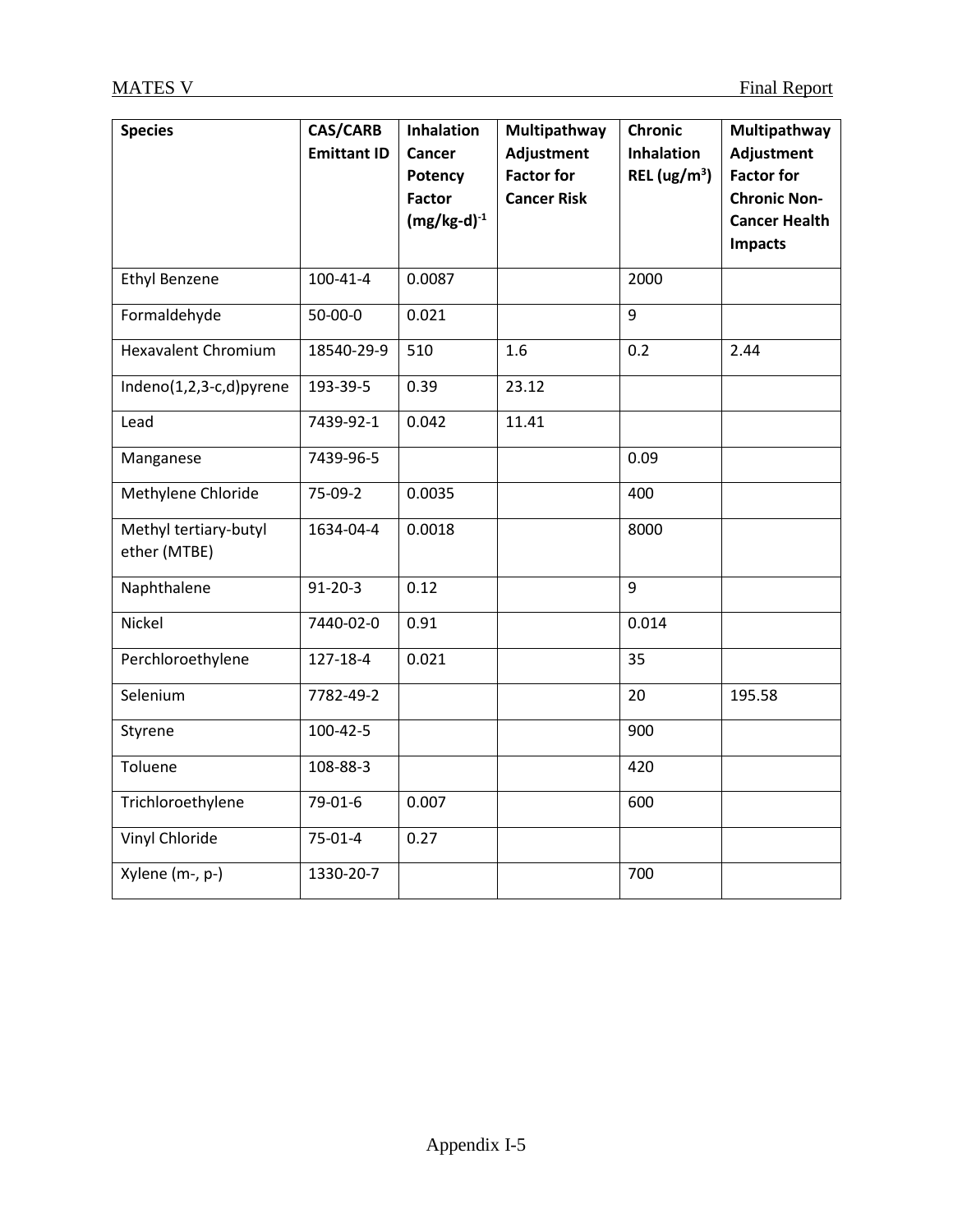| Table I-2. Species analyzed in MATES V that do not have OEHHA Risk Assessment Health Values for |
|-------------------------------------------------------------------------------------------------|
| Cancer Potency or Chronic Non-cancer REL.                                                       |

| <b>Species</b>          | <b>CAS/CARB Emittant ID</b> |
|-------------------------|-----------------------------|
| Acenaphthene            | 83-32-9                     |
| Acenaphthylene          | 208-96-8                    |
| Acetone                 | $67 - 64 - 1$               |
| Aluminum                | 7429-90-5                   |
| Ammonium Ion            | 14798-03-9                  |
| Anthracene              | 120-12-7                    |
| Antimony                | 7440-36-0                   |
| <b>Barium</b>           | 7440-39-3                   |
| Benzaldehyde            | 100-52-7                    |
| Benzo(e)pyrene          | 192-97-2                    |
| Benzo(g,h,i)perylene    | 191-24-2                    |
| Calcium                 | 7440-70-2                   |
| Cesium                  | 7440-46-2                   |
| Chloride                | 16887-00-6                  |
| Chromium                | 7440-47-3                   |
| Copper                  | 7440-50-8                   |
| Coronene                | 191-07-1                    |
| Cyclopenta(c,d)pyrene   | 27208-37-3                  |
| 1,2-Dichlorobenzene     | 95-50-1                     |
| 1,2-Dichloropropane     | 78-87-5                     |
| EC <sub>1</sub>         |                             |
| EC <sub>2</sub>         |                             |
| EC <sub>3</sub>         |                             |
| <b>Elemental Carbon</b> |                             |
| Fluoranthene            | 206-44-0                    |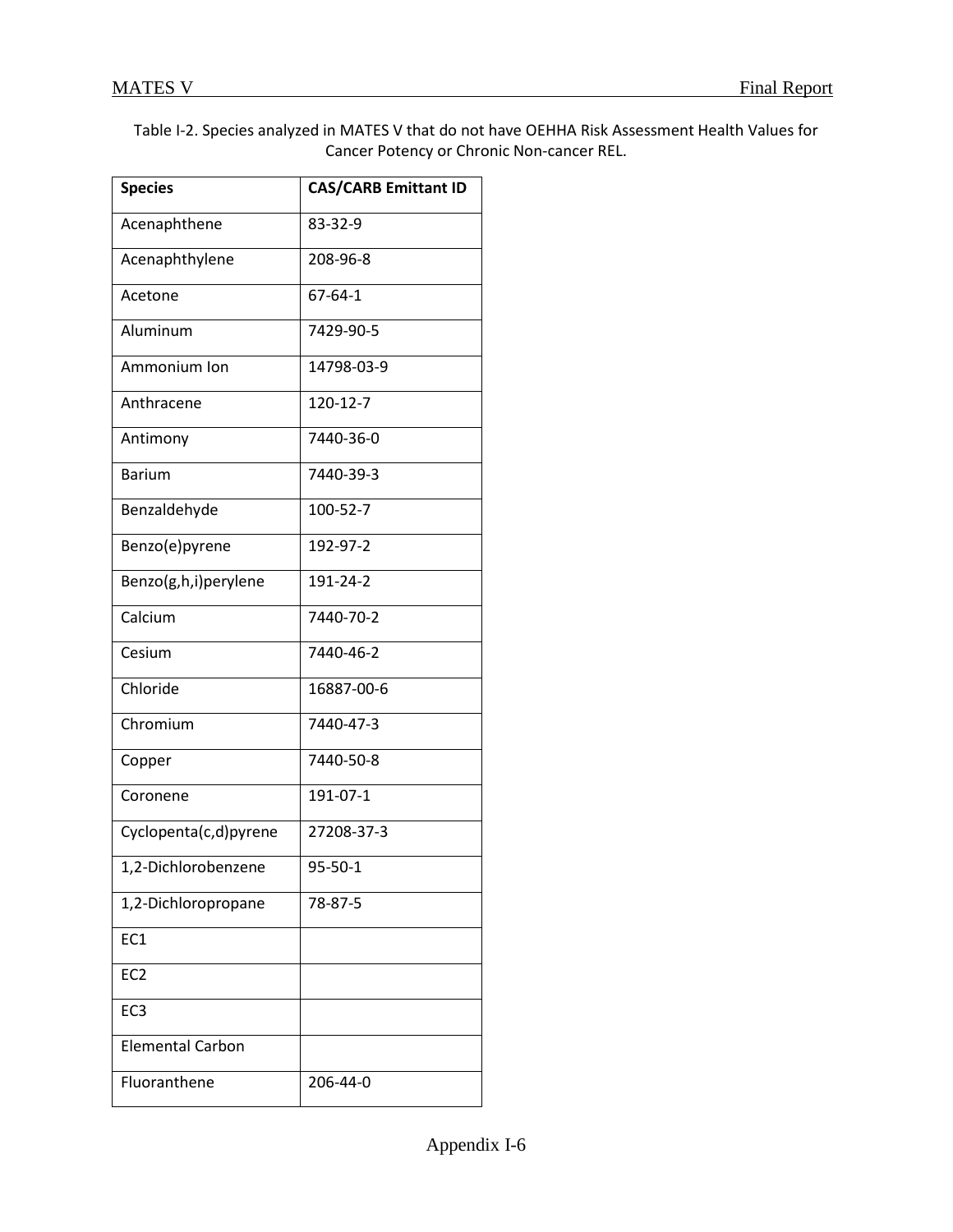| <b>Species</b>      | <b>CAS/CARB Emittant ID</b> |
|---------------------|-----------------------------|
| Fluorene            | 86-73-7                     |
| 9-Fluorenone        | 486-25-9                    |
| Galactosan          | 644-76-8                    |
| Iron                | 7439-89-6                   |
| Levoglucosan        | 498-07-7                    |
| Magnesium           | 7439-95-4                   |
| Mannosan            | 14168-65-1                  |
| Methyl Ethyl Ketone | 78-93-3                     |
| Molybdenum          | 7439-98-7                   |
| Nitrate             | 14797-55-8                  |
| OC <sub>1</sub>     |                             |
| OC <sub>2</sub>     |                             |
| OC <sub>3</sub>     |                             |
| OC4                 |                             |
| Organic Carbon      |                             |
| PM2.5 Mass          | 88101                       |
| Perylene            | 198-55-0                    |
| Phenanthrene        | 85-01-8                     |
| Phosphorus          | 7723-14-0                   |
| Potassium           | 7440-09-7                   |
| Potassium Ion       | 24203-36-9                  |
| Propionaldehyde     | 123-38-6                    |
| Pyrene              | 129-00-0                    |
| Retene              | 483-65-8                    |
| Rubidium            | 7440-17-7                   |
| Samarium            | 7440-19-9                   |